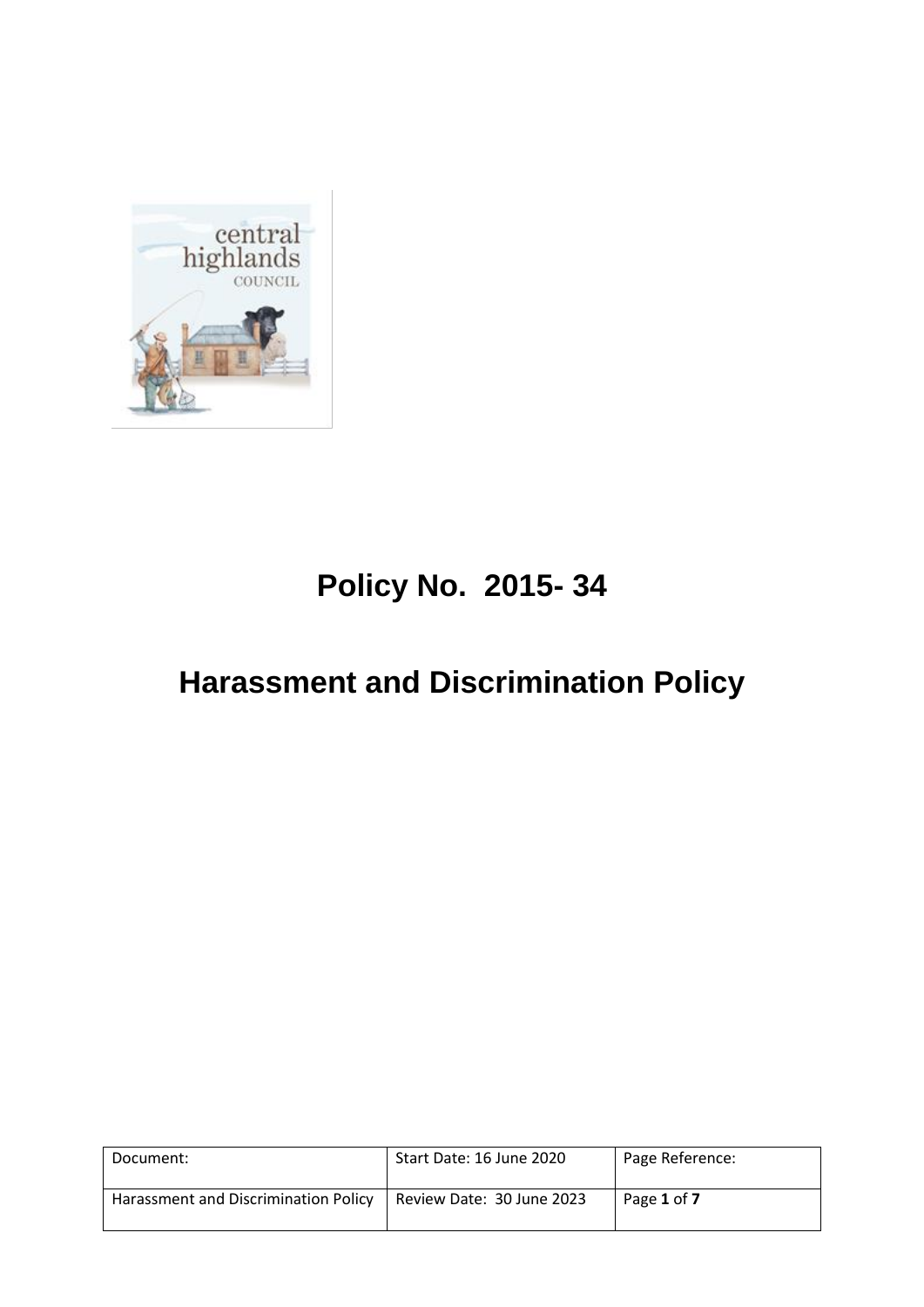### **Harassment and Discrimination Policy and Procedures**

This Policy outlines Central Highlands Council's policy regarding harassment and discrimination within the workplace. Central Highlands Council considers that our workers are entitled to be treated fairly and with respect in the workplace. Our goal is to provide prompt and reasonable management of workplace issues to assist our workers and work together to achieve a healthy and safe work environment.

This policy should be read in conjunction with applicable, appropriate and associated policies, procedures, legislation, codes of practice, guidelines and best practice models.

#### **1. WHO THIS POLICY APPLIES TO**

This policy applies to all Councillors, Committee Members, employees, consultants, volunteers, work placement/work experience participants and contractors of Central Highlands Council.

Places of work include attending training, work related events, 'off site', and other worksites of which you are undertaking Central Highlands Council business.

#### **2. PRINCIPLES**

- All workers are entitled to make a complaint if they believe that they are not being treated fairly or with respect in the workplace;
- Options that restore productive work practices (including conciliation and/or mediation) are the preferred approach within the complaint resolution process;
- Where this is not successful both parties may discuss a process to reach an acceptable outcome; and
- Management may decide to undertake a formal investigation.

Central Highlands Council will endeavour to maintain the confidentiality of complaints however there may be a need to provide information where required by law or where a third party is involved or where we are required to defend an action.

*Sexual harassment and victimisation is unlawful under the Sex Discrimination Act 1984 (Cth) as well as anti-discrimination legislation operating in every State and Territory.*

Under the Tasmanian Anti-Discrimination Act 1998, two types of discrimination are recognised; direct and indirect. Both forms of discrimination are outlined separately.

| Document:                            | Start Date: 16 June 2020  | Page Reference: |
|--------------------------------------|---------------------------|-----------------|
| Harassment and Discrimination Policy | Review Date: 30 June 2023 | Page 2 of 7     |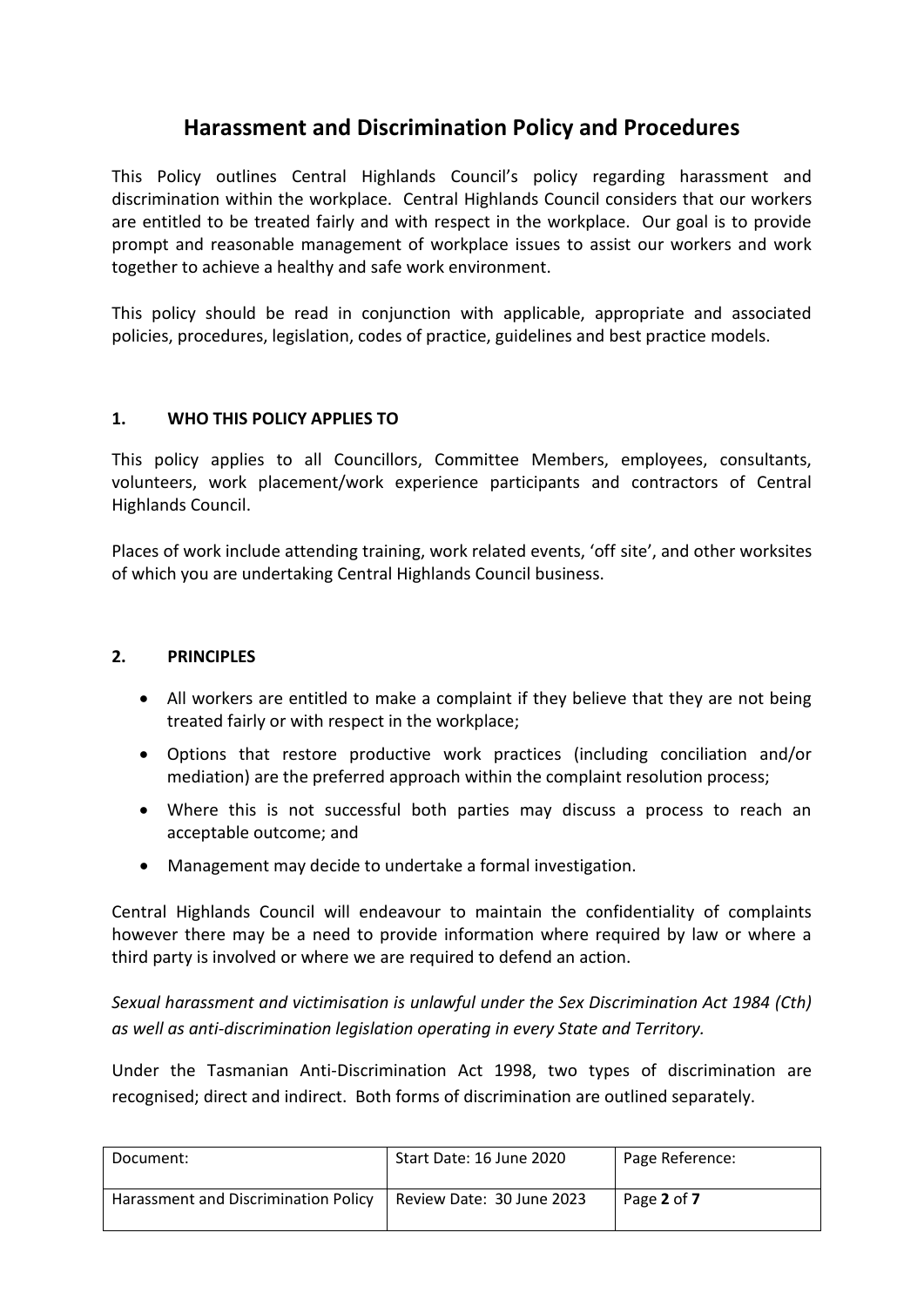#### **3. DISCRIMINATION OR HARASSMENT**

Discrimination generally occurs when someone is treated less favourably than others because they have a particular characteristic or belong to a particular group of people. Harassment generally involves unwelcome behaviour that intimidates, offends or humiliates a person because of a particular personal characteristic such as race, age, gender, disability, religion or sexuality.

A worker may feel bullied, harassed and discriminated against at the same time.

Discrimination and harassment are dealt with separately to bullying under antidiscrimination, industrial relations and human rights laws. If a worker believes they are experiencing discrimination or harassment in the workplace then should talk with their manager or senior management.

#### **4. WHAT IS HARASSMENT?**

Harassment can include a wide range of conduct that causes another person to feel offended, humiliated, intimidated, hurt, insulted, frightened or ridiculed and may cause damaging stereotyping.

This could be a deliberate act or unintentional, however it involves the exertion of power by one person over another.

Workers may find it extremely difficult when they are not in a position to deal with their harasser on equal terms. Power does not necessarily imply authority - it can be informal or derived, for instance, from membership of a culturally dominant group or physical strength.

The Tasmanian Anti-Discrimination Act 1998 outlines certain conduct and sexual harassment which is not acceptable. It states:

*"A person must not engage in any conduct which offends, humiliates, intimidates, insults or ridicules another person on the basis of gender, marital status, pregnancy, breastfeeding, parental status or family responsibilities in circumstances in which a reasonable person, having regard to all the circumstances, would have anticipated that the other person would be offended, humiliated, insulted or ridiculed."*

It should be noted that any form of harassment which occurs in the workplace – even if it is not specifically referred to in the Act as being unlawful, will nevertheless, if proven, be treated as a breach of this policy. If the behaviour is unwelcome, uninvited, unreciprocated and usually repeated then it may be classed as harassment or bullying.

| Document:                            | Start Date: 16 June 2020  | Page Reference: |
|--------------------------------------|---------------------------|-----------------|
| Harassment and Discrimination Policy | Review Date: 30 June 2023 | Page 3 of 7     |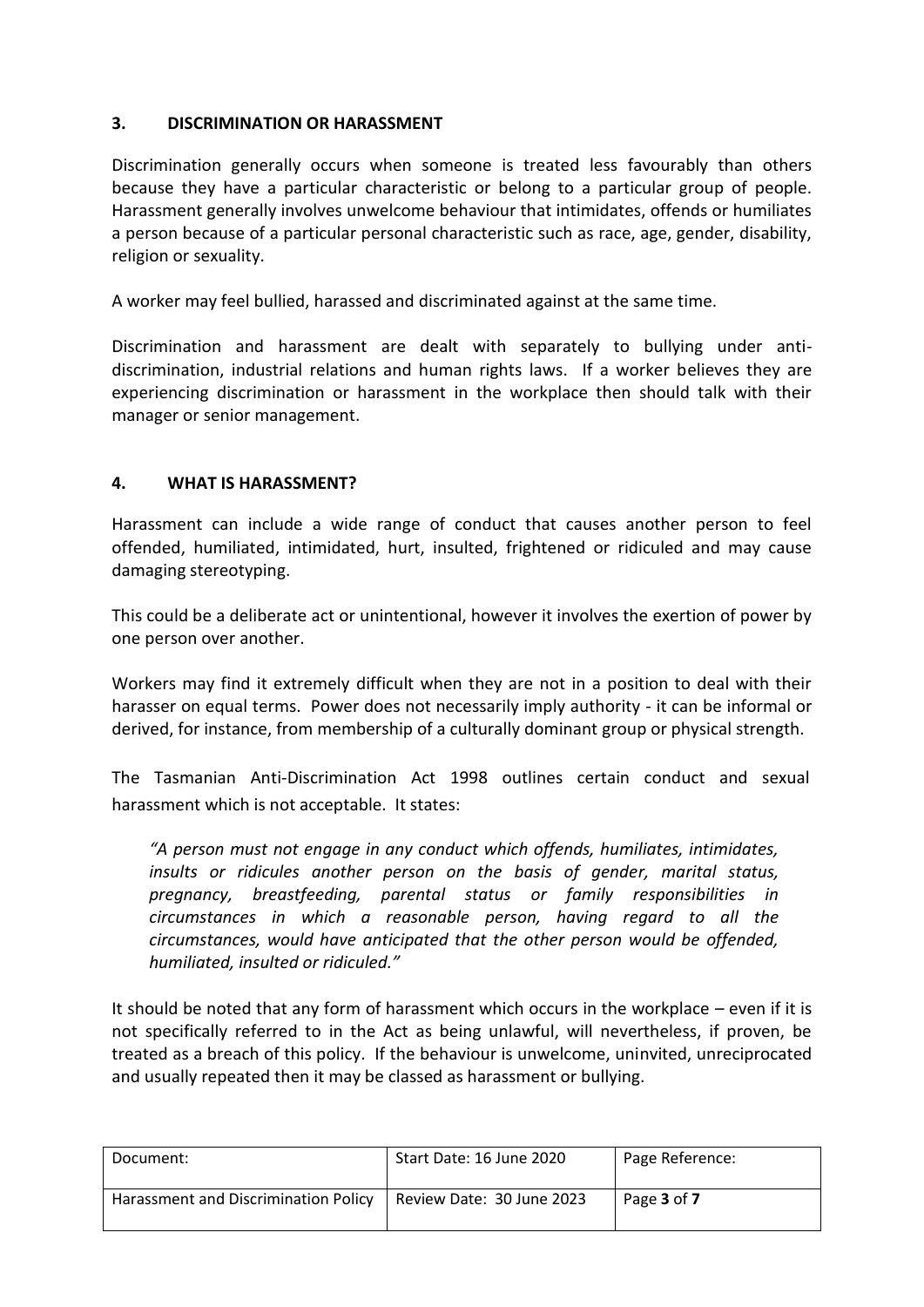#### **5. SEXUAL HARASSMENT**

The Tasmanian Anti-Discrimination Act 1998 specifically states:

No-one should engage in any conduct which offends, humiliates, intimidates, insults or ridicules another person on the basis of an attribute or in circumstances in which a reasonable person, having regard to all the circumstances, would have anticipated that the other person would be offended, humiliated, intimidated, insulted or ridiculed.

- A person must not sexually harass another person;
- $\bullet$  Sexual harassment takes place if a person  $-$ 
	- $\downarrow$  subjects another person to an unsolicited act of physical contact of a sexual nature; or
	- $\frac{1}{\sqrt{2}}$  makes an unwelcome sexual advance or an unwelcome request for sexual favours to another person; or
	- $\frac{1}{2}$  makes an unwelcome remark or statement with sexual connotations to another person or about another person in that person's presence; or
	- $\frac{1}{2}$  makes any unwelcome gesture, action or comment of a sexual nature; or
	- **E** engages in conduct of a sexual nature in relation to another person that is offensive to that person –
	- $\frac{1}{\sqrt{1}}$  in circumstances in which a reasonable person, having regard to all the circumstances, would have anticipated that the other person would be offended, humiliated, intimidated, insulted or ridiculed.

#### *6. INTIMIDATORY HARASSMENT*

Intimidatory harassment involves the thoughtless or intentional use of physical or organisational power to coerce a person to perform a particular action or to instil in the person a feeling of humiliation or intimidation.

Intimidatory harassment should not be confused with legitimate comment and advice (including relevant negative comment or feedback) from Management, on work performance or work related behaviour, delivered in a reasonable manner.

The practical example of determining harassment is to look at whether a reasonable person, having regard to all the circumstances, would have anticipated that the other person would be unreasonably offended, humiliated, insulted or ridiculed.

| Document:                            | Start Date: 16 June 2020  | Page Reference: |
|--------------------------------------|---------------------------|-----------------|
| Harassment and Discrimination Policy | Review Date: 30 June 2023 | Page 4 of 7     |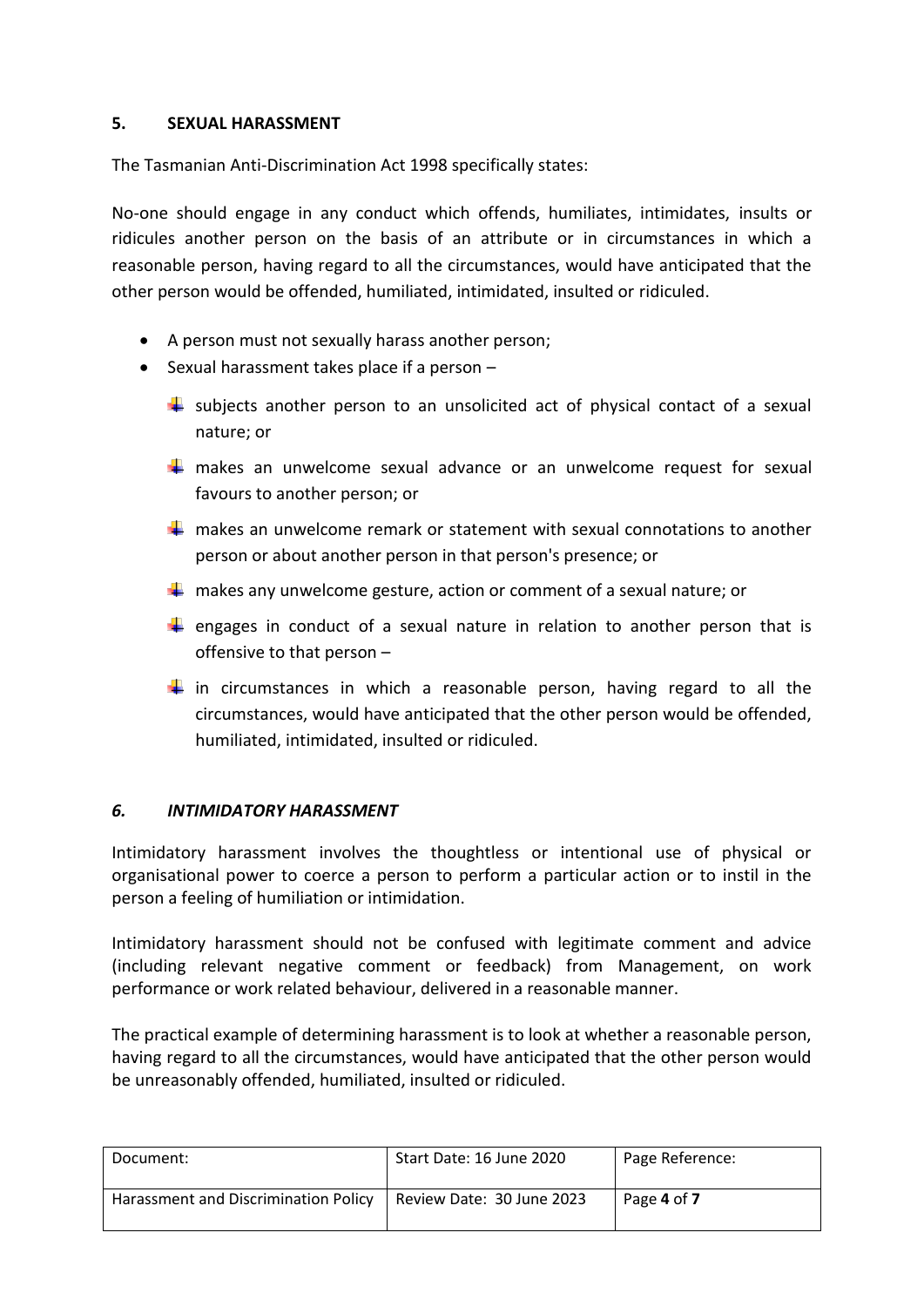#### **7. WHAT IS DISCRIMINATION?**

Direct discrimination takes place if an individual treats another person, on the basis of any prescribed attribute, less favourably than a person without that attribute or characteristic.

Some of the more common attributes of discrimination include:

- Race;
- $\bullet$  Age;
- Sexual orientation;
- Lawful sexual activity;
- Gender;
- Marital status;
- Pregnancy;
- Breastfeeding;
- Parental status;
- Family responsibilities;
- Disability;
- Industrial activity;
- Political belief or affiliation;
- Political activity;
- Religious belief or affiliation;
- Religious activity;
- Irrelevant criminal record;
- Irrelevant medical record; or
- Association with a person who has or is believed to have any of these attributes.

For direct discrimination to take place it is not necessary to show that the attribute is the sole reason for the unfavourable treatment. It is also not necessary that the person who discriminates has any motive. All that has to be shown is the person's attribute was at least a partial reason for the treatment of the other person.

Indirect Discrimination takes place if a person imposes a condition, requirement or practice which is unreasonable in the circumstances and has the effect of disadvantaging a member of a group of people who:

Share, or are believed to share, a prescribed attribute; or

| Document:                            | Start Date: 16 June 2020  | Page Reference: |
|--------------------------------------|---------------------------|-----------------|
| Harassment and Discrimination Policy | Review Date: 30 June 2023 | Page 5 of 7     |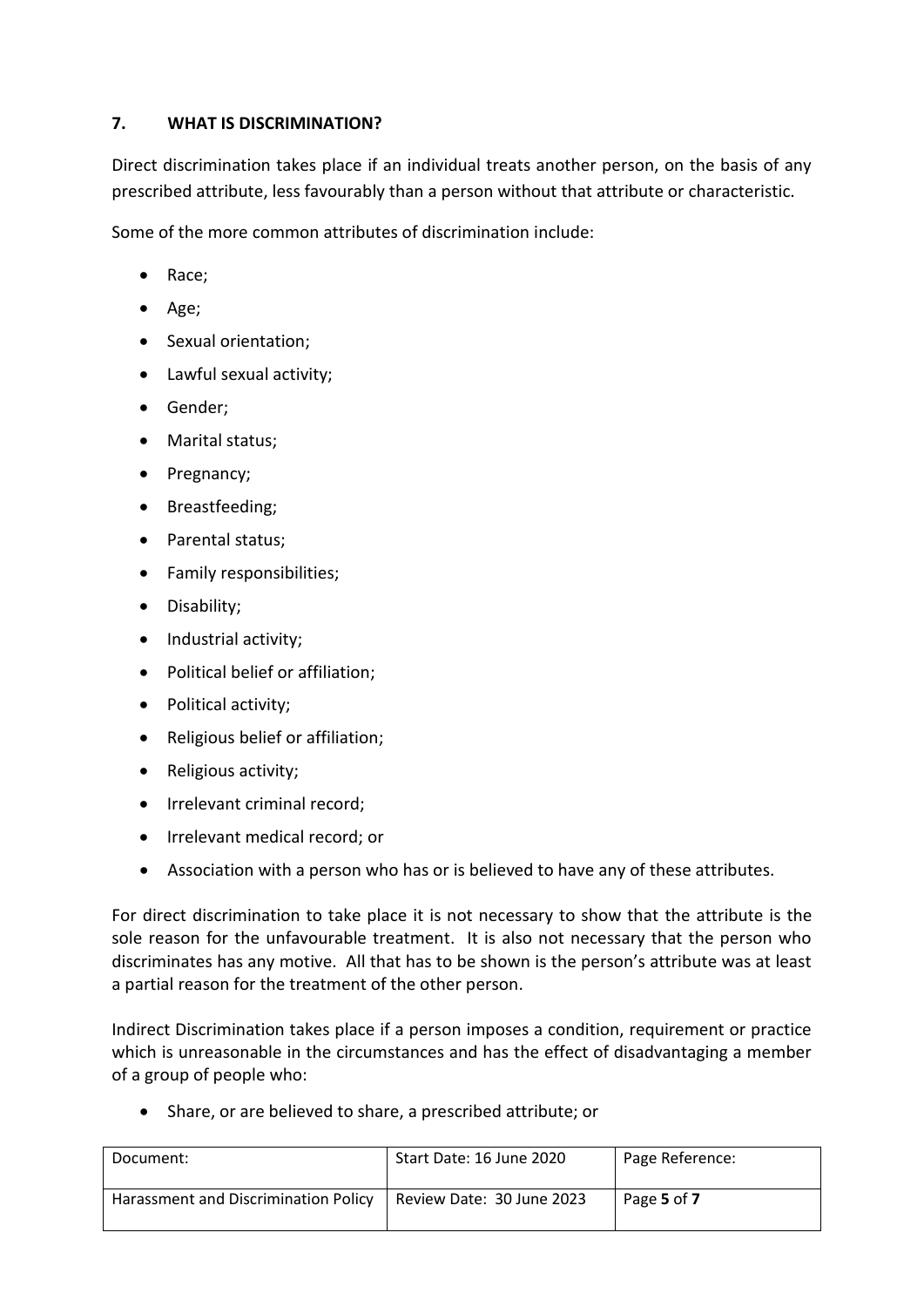Share, or are believed to share, any of the characteristics of that attribute more so than a person who is not a member of that group.

For indirect discrimination to be proven, it is not necessary that the person who discriminates is aware that the condition or characteristic exists neither does there need to be an actual disadvantage to the person or group of people.

#### **8. WHAT IS VICTIMISATION?**

Victimisation takes place if a person subjects, or threatens to subject another person or an associate of that other person to any disadvantage. For example, a person must not victimise another person because that other person made, or intends to make a complaint under the Anti-Discrimination Act 1998; or gave, or intends to give evidence or information in connection with any proceedings under the Anti-Discrimination Act 1998.

#### **9. PROCESS FOR MAKING A COMPLAINT**

If a worker believes they are subject to discrimination, bullying or harassment, there are a number of options available for resolving a complaint. Workers are required to work with Central Highlands Council to progress through the options in a way that will provide a satisfactory outcome with the least anguish for all persons concerned as well as other workers in the work area.

To assist in the resolution of issues refer to the Grievance Process.

#### **10. GRIEVANCE PROCESS FOR DEALING WITH COMPLAINTS**

If a worker has an issue at work, there are a number of options available for resolving their complaint. Workers are required to work with Central Highlands Council to progress through the options and respond to any questions personally and honestly.

To assist in the resolution of issues the following process should be undertaken:

- 1) Speak to the person(s) involved directly to see if you can settle the issue;
- 2) Seek assistance from your Manager/Supervisor a written statement often assists in clarifying issues alternatively your Manager/Supervisor will take notes of your meeting;

| Document:                            | Start Date: 16 June 2020  | Page Reference: |
|--------------------------------------|---------------------------|-----------------|
| Harassment and Discrimination Policy | Review Date: 30 June 2023 | Page 6 of 7     |